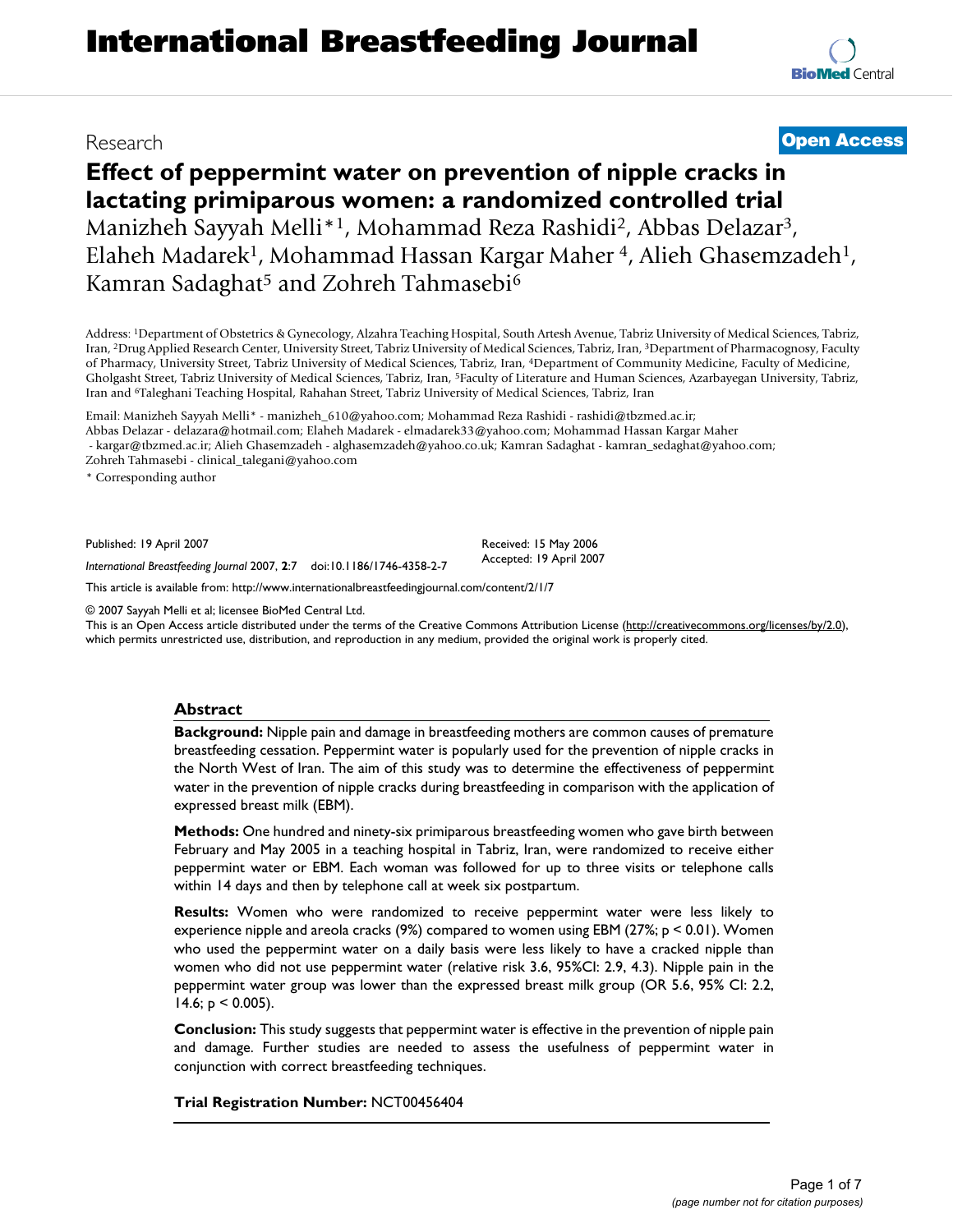### **Background**

Sore nipples are a common complaint among breastfeeding women and one reason why some women decide to stop breastfeeding. The incidence ranges from 11 to 96% [1-3]. Preparation for breastfeeding happens naturally in pregnancy [4], and the presence of 'epidermal growth factor' in breast milk has potential therapeutic benefits by promoting the growth and repair of skin cells [5,6]. Nipple damage may occur due to trauma to the nipple from incorrect attachment to the breast [7,8] and healing may be difficult because of repeated trauma from the infant's suckling [9]. Therefore, the prevention of nipple pain and cracks is important.

A number of reviews have examined the effect of various protocols on either the prevention or treatment of nipple pain and/or trauma [10-12]. Most of the reviewed studies had an inadequate sample size or other methodological problems, which limits the applicability of their findings. Furthermore, the superiority of the creams, sprays, lotions or ointments used for the prevention of nipple crack in lactating primiparous women is in doubt or a scientific basis for their use has not been well-documented [10]. Renfrew and colleagues have stated "There are no grounds for using topical agents to prevent nipple pain and... there are no adequate trials to date" [12] (see p. 29). Some authors have concluded that the use of ointments "may be unnecessary and costly" [13] (see p. 92). However, recently, Tanchev *et al* have shown the effectiveness of purified lanolin in the prophylaxis and treatment of sore nipples [14].

Unfortunately, many women delay seeking treatment until substantial damage already has occurred. Sore nipples heal rapidly, often within a day or two. However, it is still easier to prevent rather than to treat them [15].

Natural remedies in conjunction with medical care may provide relief from breastfeeding problems [16,17]. Peppermint (*Mentha × piperita*) and its oil are used extensively in foods and drugs [18]. Menthol, which is found in the highest concentration in peppermint oil, is pharmacologically active in relatively small doses. In small doses, it is safe for ingestion by babies and has been widely used over many years as a calming agent to soothe an upset stomach. As is observed with numerous other volatile oils, peppermint water possesses antibacterial activity [19]. Because it has calming and numbing effects, it has been used externally for skin anaesthetic, burns, wounds, itching and inflammation. Peppermint water is popularly used for the prevention of nipple pain and damage in Azarbayejan Province, North West of Iran; however, this has not been evaluated previously.

In a pilot study, which we carried out in Alzahra Research and Development Center of Clinical Studies, the topical use of household peppermint water by new breastfeeding mothers was more effective than expressed breast milk in the prevention of nipple cracks (10% compared to 40%). Therefore, we conducted a randomized controlled trial (RCT) to evaluate the effectiveness of a topical preparation of peppermint water in comparison with that of expressed breast milk for the prevention of nipple cracks in primiparous breastfeeding women.

## **Methods**

#### *Study design*

We recruited women who gave birth in Talegani teaching hospital in Tabriz, East Azarbayejan Province, North West of Iran, where a total of approximately 7,200 women give birth each year. All mothers were given a standardized breastfeeding education with face-to-face demonstrations before starting breastfeeding.

Entry criteria were primiparous women who had given birth to a healthy term infant. Mothers who were discharged before an interview or who had preterm birth, postpartum fever, breast infection, nipple abnormalities, age less than 18 years, twins, taking medications at night, and also who did not have a telephone line or were illiterate, were excluded. Also, the infants who were fed infant formula or used a pacifier, or who had mouth infection or an abnormally short frenulum were excluded. Equal numbers of women who had given birth vaginally and by caesarean section (CS) were recruited.

After giving informed consent, a random numbers table was used to allocate participants (stratified by method of birth) to the experimental group, application of peppermint water after each feed, or the control group, application of expressed breast milk after each feed. The peppermint water group was instructed to put soaked cotton with peppermint water on the nipples and areola after washing the nipples with water following every breastfeed from day 1 to day 14 and wash before the next feed. The same instruction was given to the expressed breast milk group with the difference being that milk was used to soak nipples in place of peppermint water. A single supply of quantified peppermint water was given to all participants of the peppermint water group and they were asked not to use their own household peppermint water or any other medication. Preparation of the peppermint water is described in the Additional file (Preparation of the peppermint water) (See Additional file 1).

#### *Data collection*

Demographic and peripartum information were abstracted from the medical records. An interview was conducted during the postpartum stay.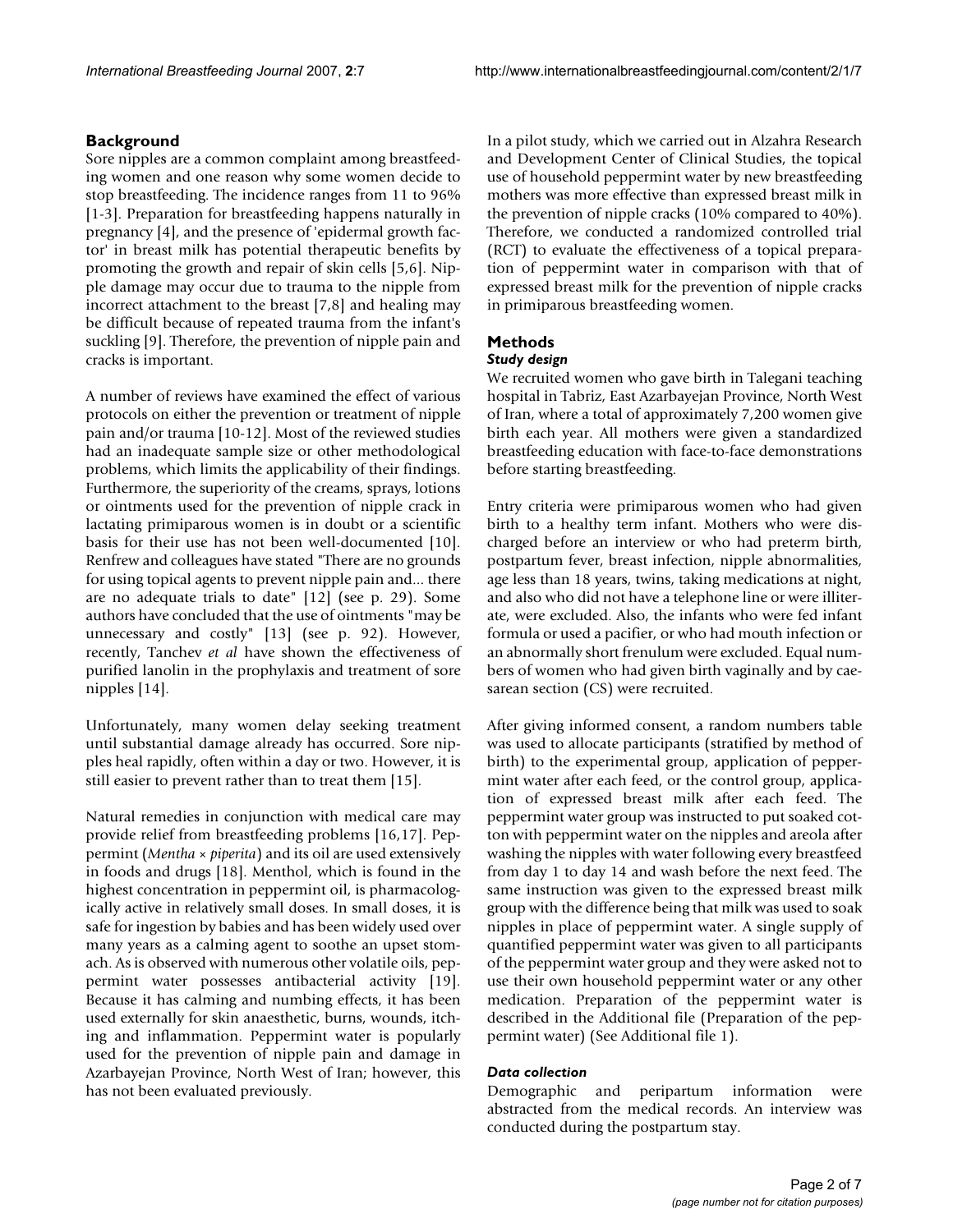The follow-up telephone interviews were conducted by a trained midwife at days 4, 8 and 14 postpartum. In the case of nipple or areola crack and pain, both examination of the breast and the scoring were carried out by one researcher according to published methods [10,20]. All mothers were asked about the frequency and duration of breastfeeding at 24 hours and the data were recorded. A follow-up visit was arranged for both groups one week after recruitment (day eight) or at any time during the trial course in the case of nipple crack or pain.

A telephone interview was conducted with all mothers at week six. A questionnaire was used to determine the presence and severity of nipple damage and pain. Each mother scored her own pain during breastfeeding. Rating scales were used to determine the level of pain as follows: no pain, mild (discomforting), moderate (distressing), and severe (excruciating) [10].

The main outcome measures include responses to questions about nipple pain at week six and objective findings from the physical examination at each visit. The physical examination included cracks within and beyond the areola and was expressed in millimeters using criteria used by Amir et al [20]. The nipple damage was defined on the basis of the width of the damage as follows: 1–2 mm, mild; 3–9 mm, moderate; >10 mm, severe and/or a visible yellow color in the crack. Areola damage was also assessed according to the same criteria.

#### *Sample size*

The sample size of the study was determined according to the pilot study by Cochran formula (estimation of percent

and ratio) of  $n = \frac{t^2 pq}{d^2}$  with a confidence of 95%, where t 2 2

is the confidence level, p is the ratio of the number of subjects showed nipple crack  $(n = 18)$  to the total number of subjects in the pilot study  $(n = 30)$ , q is the ratio of the subjects did not show nipple crack  $(n = 12)$  to the total number of subjects in the pilot study ( $n = 30$ ), and d is 8% of the obtained value for p [21]. Therefore, the number of subjects in the present study was calculated as:  $(1.96)^2 \times$  $0.6 \times 0.4/(0.075)^2 = 196.$ 

The measured values were given as mean and standard deviation (SD). Comparison of the categorical variables was made using chi-square tests  $(\chi^2)$  when appropriate. Intragroup comparison was carried out using ANOVA test and t-test was used to compare means. Test-retest reliability was used for confirmation of the validity of recorded pain. Odds ratios (OR) and 95% confidence intervals (CIs) were calculated for the independent variables. For all statistical analyses, the differences were considered statistically significant at p < 0.05. The statistical analysis was performed using SPSS program (SPSS 13.0; SPSS, version for windows).

#### *Ethics approval*

The Medical Ethics Committee of Tabriz University of Medical Sciences approved the research study, all participants were given adequate information, and consent was obtained from each participant.

#### **Results**

One hundred and ninety-six mothers who gave birth between February and May 2005 were recruited for the study. We lost eight mothers to the study before the first telephone call. Also, eight mothers were excluded during the course of the study due to infant illness. The CON-SORT flow chart is shown in Figure 1.

No differences were found between the two groups (peppermint group and EBM group, respectively) in terms of sex (male; 49% vs. 62%,  $p = 0.7$ ), and the weight of the infants  $(3.3 \pm 0.4 \text{ vs. } 3.2 \pm 0.4, \text{ p} = 0.8)$  by t-test. The demographic characteristics of the participants were also similar in the two groups. At 24 hours postpartum, there were significant differences between peppermint water and expressed breast milk groups with regard to the mean frequency of breastfeeding at 24 hours  $(10.1 \pm 0.9 \text{ vs. } 10.9$  $\pm$  2.1; p < 0.015), and mean duration of breastfeeding at each feed at 24 hours  $(19.1 \pm 5.0 \text{ vs. } 12.9 \pm 3.2 \text{ minutes})$  $< 0.001$ ).

The overall nipple crack rate in the peppermint water and expressed breast milk groups were 7% and 23%, respectively which was statistically significant (p < 0.01) (Table 1). No women in the peppermint water group experienced severe nipple or areola cracks, compared to 13 women (15%) in the breast milk group (Table 1). In the peppermint water group, the nipple crack took place on median of day 7 (6.2  $\pm$  1.9), whereas, in the breast milk group, this was observed on day 4  $(3.8 \pm 0.9)$ . Only 8 and 19 mothers had a mild or moderate crack, which occurred with delay in the peppermint and EBM groups, respectively. Damaged nipples were less likely in mothers who used peppermint water compared with those who did not (relative risk 3.6, 95%CI: 2.9, 4.3).

Nipple pain reported by mothers during the first two weeks of the study has been tabulated in Table 2. Women in the peppermint water group were less likely to report pain (n = 6) than women in the breast milk group (n = 26) (p < 0.001). The breast milk group had a higher odds of experiencing nipple pain than the breast milk group (OR 5.6, 95% CI: 2.2, 14.6).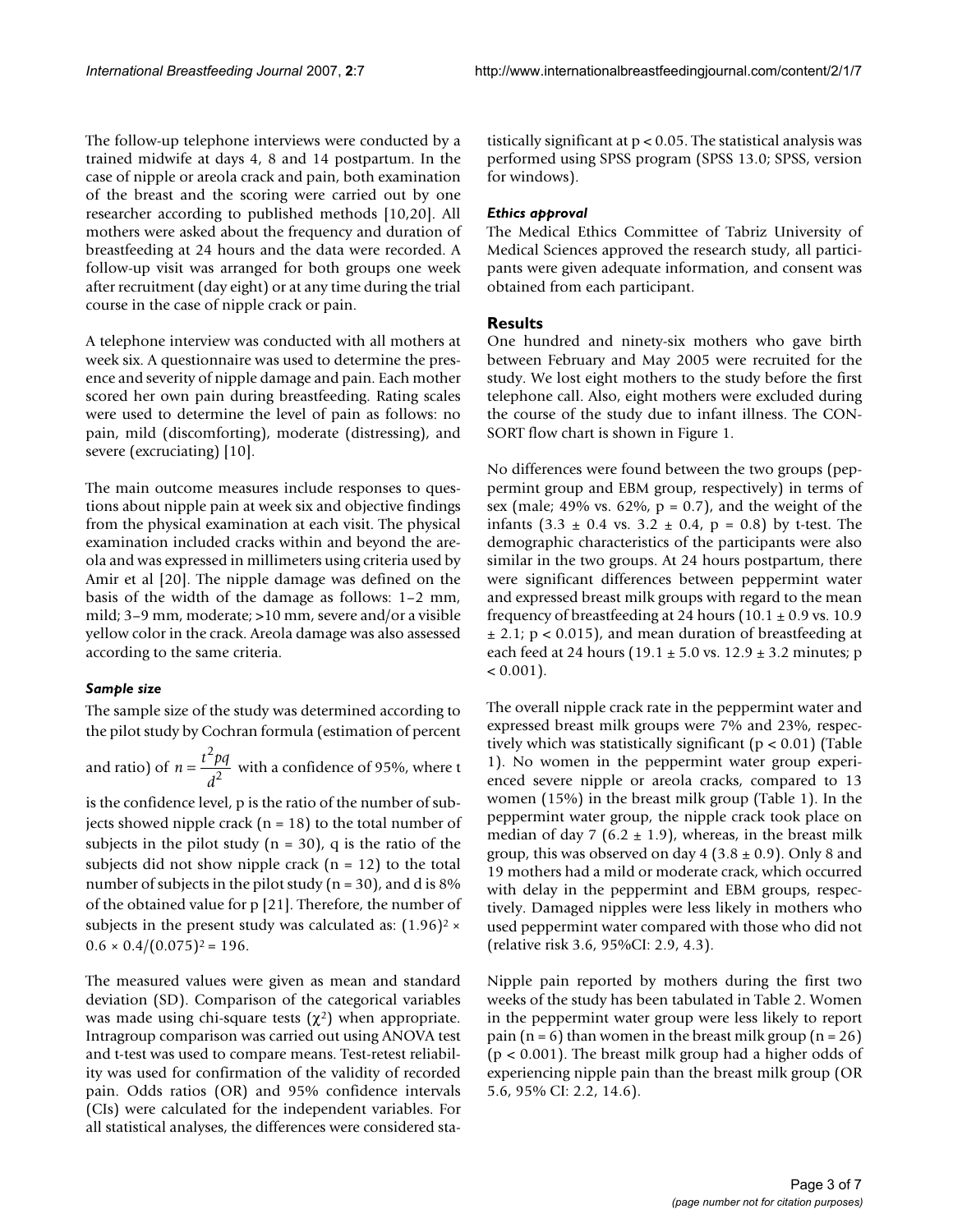

During the study, mothers who used peppermint water had a decreased odds of 3.2 (95% CI: 3.02, 6.31) of having pain, while mothers using expressed breast milk had an odds of 0.53 of pain reduction (95% CI: 0.41, 0.68). There were no severe nipple cracks in the peppermint group and the mean ranking for nipple crack was low, but for the expressed breast milk group mean ranking for nipple crack was high  $(20%) (p < 0.001)$ .

The duration and the frequency of breastfeeding at 24 hours were also assessed according to the type of birth. In the peppermint group, the mean frequency of breastfeeding at 24 hours for vaginal birth and CS were 10.12 and 10.22, respectively. For breast milk groups, the mean duration for each group was 8.72 and 8.08 minutes, respectively. The frequency of breastfeeding in the peppermint group was higher than the EBM group (t-test,  $p <$ 0.001). The two-way ANOVA test revealed a significant difference between peppermint water and breast milk groups with regard to the mean duration of breastfeeding for vaginal birth and CS at 24 hours (19.1 vs. 19.24 and 13.8 vs. 11.9 minutes, respectively,  $p < 0.015$ ). The mean duration of breastfeeding at 24 hours for the peppermint group was higher than the EBM group and was not affected by the method of birth. In the peppermint group, there was no significant difference in the rate of nipple crack between mothers who gave birth by CS or vaginally  $(p = 0.13)$ . Whereas, the rate of areola crack in mothers who gave birth by CS was significantly lower than mothers who birthed vaginally ( $p = 0.04$ ).

At week six, in the peppermint group, all participants with vaginal births continued to breastfeed, whereas 13% (n = 6) of the mothers with cesarean delivery used infant formula in addition to expressed breast milk. The corresponding values in the expressed breast milk group were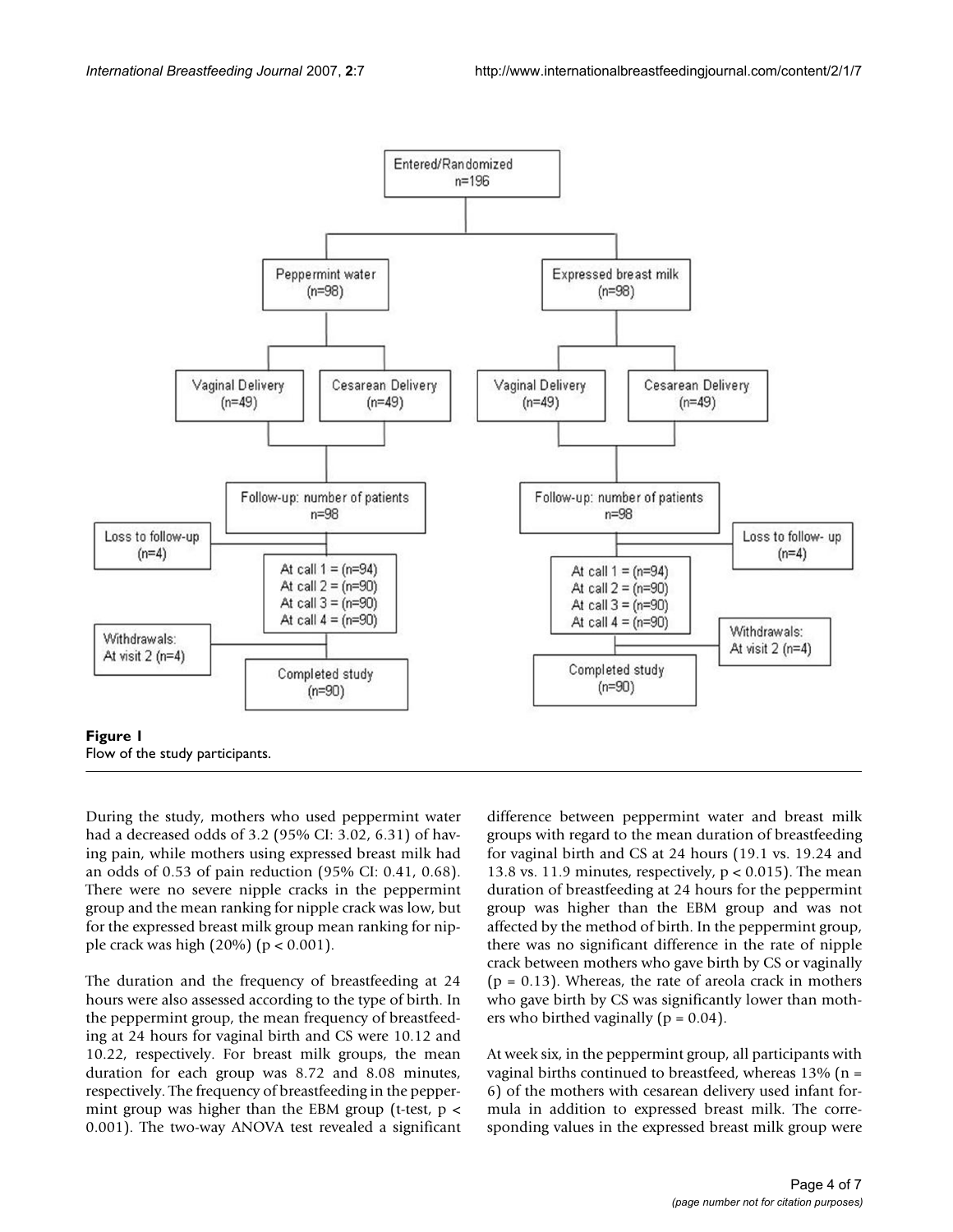|                                 | Peppermint water group<br>$(n = 90)$<br>n (%) | <b>Breast milk group</b><br>$(n = 90)$<br>n (%) | p value from $\chi^2$ test |
|---------------------------------|-----------------------------------------------|-------------------------------------------------|----------------------------|
| Areola crack                    |                                               |                                                 |                            |
| No crack                        | 88 (98)                                       | 85 (94)                                         | 0.07                       |
| Mild                            | $\mathsf{I}(\mathsf{I})$                      | 0(0.0)                                          |                            |
| Moderate                        | $\mathsf{I}(\mathsf{I})$                      | 0(0.0)                                          |                            |
| Severe                          | 0(0.0)                                        | 5(6)                                            |                            |
| Nipple crack                    |                                               |                                                 |                            |
| No crack                        | 84 (93)                                       | 71 (79)                                         | 1.01                       |
| Mild                            | 3(3)                                          | 3(3)                                            |                            |
| Moderate                        | 3(3)                                          | 8(9)                                            |                            |
| Severe                          | 0(0.0)                                        | 8(9)                                            |                            |
| Overall nipple and areola crack | 8(9)                                          | 24 (28)                                         | < 0.001                    |

**Table 1: Comparison of the severity of nipple and areola cracks in mothers using peppermint water and expressed breast milk**

different. In the EBM group,  $15\%$  (n = 14) of the cesarean group, and  $6\%$  (n = 6) of vaginal birth group used formula in addition to breast milk ( $\chi^2$  = 3.57, p > 0.05) (Table 3). Six mothers in the expressed breast milk group ceased breastfeeding because of the severity of the nipple crack.

#### **Discussion**

With adequate support and good information on preventing some of the common problems associated with breastfeeding, a woman's chance of successfully breastfeeding her new baby is greatly improved. There are a number of clinical studies with different treatments and treatment combinations to prevent nipple pain and damage in breastfeeding women [10]. "No one topical agent showed superior results in the relief of nipple discomfort. The most important factor in decreasing the incidence of nipple pain is the provision of education in relation to proper breastfeeding technique and latch-on as well as anticipatory guidance regarding the high incidence of early postpartum nipple pain." [11] (see p. 435). However, no study had examined peppermint water, a common household remedy in Iran, which was thought to prevent nipple pain and damage.

This study showed a significant reduction in the frequency of nipple pain and cracks in breastfeeding mothers where peppermint water was applied after breastfeeds. These effects could be attributed to the calming and numbing effects and the antibacterial activity of peppermint water leading to the reduction of irritation and nipple discomfort. In addition, painful feeding could be the reason for the reduction of frequency and duration of each feed in the expressed breast milk group.

The use of herbs is a time-honored approach to strengthening the body and treating disease [22]. Herbs, however, contain active substances that can trigger side-effects and interact with other herbs, supplements, or medications [22]. For these reasons, herbs should be taken with care, under the supervision of a practitioner knowledgeable in the field of botanical medicine. Pure menthol is poisonous and should never be taken internally. It is important not to confuse oil and tincture preparations. It should be kept away from the eyes and other mucus membranes and should not be inhaled by or applied to the face of an infant or small child [23,24].

As the study was not blinded, a bias could have occurred and influenced the study results. Feeding can be affected

**Table 2: Reports of nipple pain in women who received peppermint water and expressed breast milk**

| Pain         | <b>Peppermint water</b><br>$(n = 90)$<br>n (%) | <b>Breast milk</b><br>$(n = 90)$<br>n (%) | p value from $\chi^2$ test |
|--------------|------------------------------------------------|-------------------------------------------|----------------------------|
| 0 (No pain)  | 84 (93)                                        | 64(71)                                    | < 0.001                    |
| I (Mild)     | 2(2)                                           | 2(2)                                      |                            |
| 2 (Moderate) | 2(2)                                           | 3(3)                                      |                            |
| 3 (Severe)   | 2(2)                                           | 21(23)                                    |                            |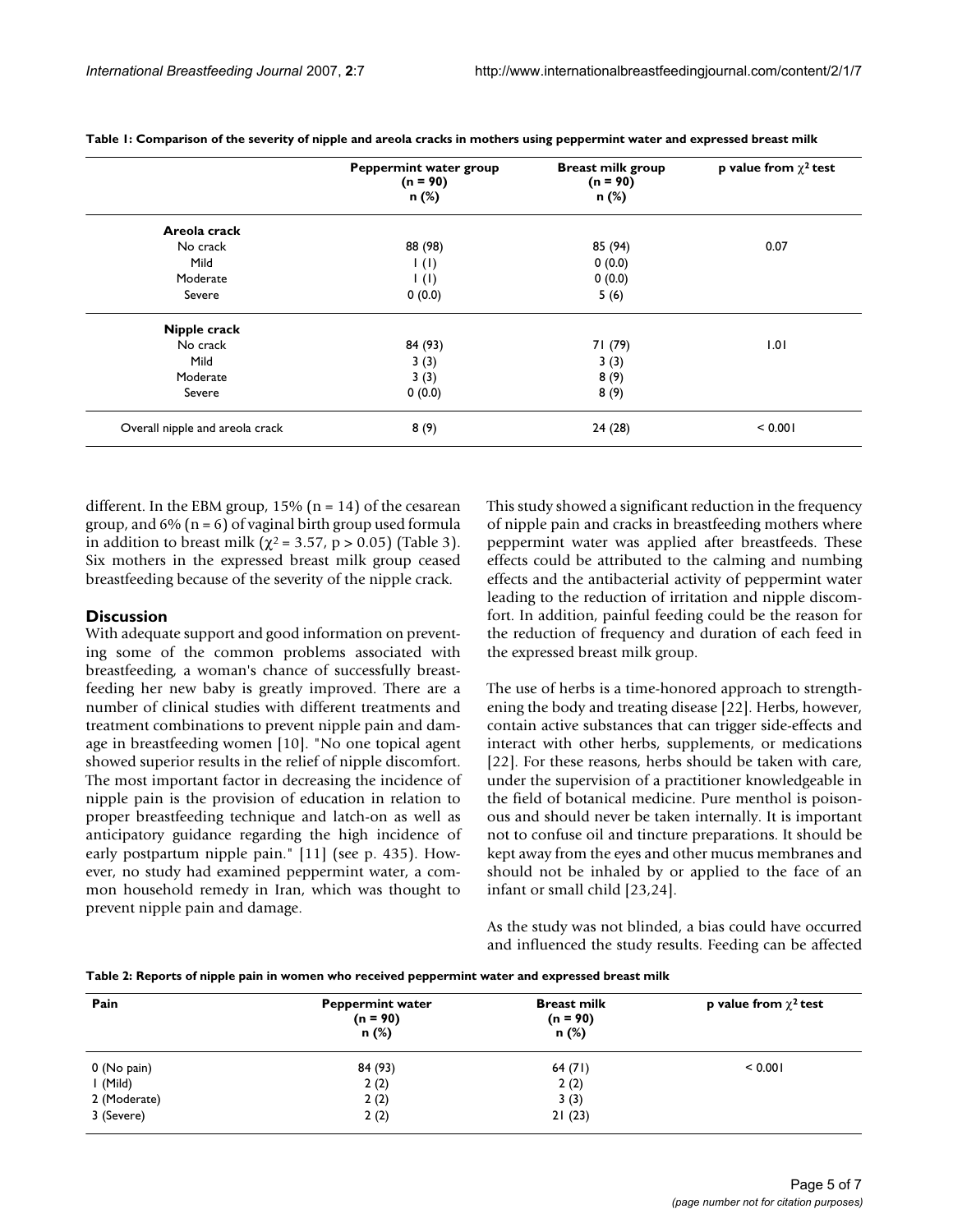| <b>Clinical outcome</b>   | <b>Peppermint water</b><br>$(n = 90)$ | <b>Breast milk</b><br>$(n = 90)$ | <b>Odds Ratio</b> | 95%CI       |
|---------------------------|---------------------------------------|----------------------------------|-------------------|-------------|
| Intact nipples and areola | 82                                    | 66                               | 3.72              | 1.57, 8.83  |
| Painless feeding          | 84                                    | 64                               | 5.68              | 2.21, 14.63 |
| Full breastfeeding        | 84                                    | 64                               | 5.68              | 2.21, 14.63 |
| Partial breastfeeding     |                                       | 20                               | 0.25              | 0.095, 0.65 |

**Table 3: Outcomes for women using peppermint water and expressed breast milk: objective evidence of nipple and areola cracks, reported pain in the first two weeks, and breastfeeding at six weeks postpartum**

by the psychological state of the mother. As in our study the mothers were not matched in terms of their psychological parameters, this could be considered as a limitation for this study.

Ideally, further studies should be performed to gain more insight into the effectiveness of peppermint water. Because the use of a cream or an ointment is easier than a solution, and in order to prescribe a fixed dosage of peppermint water, planning a randomized trial comparing peppermint cream/ointment to no treatment, could be the next step.

#### **Conclusion**

This study suggests that peppermint water is effective in the prevention of nipple crack and the effectiveness is comparable with other remedies. Daily peppermint water use was associated with an increased duration and number of feeds, and less nipple pain compared to the application of expressed breast milk alone. Further studies are needed to assess the usefulness of peppermint water in conjunction with correct breastfeeding techniques.

#### **Abbreviations**

EBM: Expressed breast milk

CS: Cesarean section

RCT: Randomized controlled trial

#### **Competing interests**

The author(s) declare that they have no competing interests.

#### **Authors' contributions**

All authors contributed to the design of the trial, SMM, reviewed the literature, conducted the trial, wrote the first draft of the paper and revised the final draft. RMR and DA, prepared the compound and revised the final draft. ME, GA and KMMH participated in the sequence alignment and drafted the manuscript. SK participated in the design of the study and performed the statistical analysis. TZ participated in education of participants and coordination. All authors read and approved the final manuscript.

#### **Additional material**

#### **Additional File 1**

*Preparation of the peppermint water. The method for extraction of essential oil, GC-MS analysis and identification of compounds for preparation of peppermint water is discussed.* Click here for file [\[http://www.biomedcentral.com/content/supplementary/1746-](http://www.biomedcentral.com/content/supplementary/1746-4358-2-7-S1.doc)

4358-2-7-S1.doc]

#### **Acknowledgements**

The authors thank and fully acknowledge the participants for making this study possible and Talegani Hospital staff for their help. Finally thanks from Tabriz University of Medical Sciences for supporting this work.

#### **References**

- 1. Brent N, Rudy SJ, Redd B, Rudy TE, Roth LA: **[Sore nipples in](http://www.ncbi.nlm.nih.gov/entrez/query.fcgi?cmd=Retrieve&db=PubMed&dopt=Abstract&list_uids=9811284) [breast-feeding women: a clinical trial of wound dressings vs](http://www.ncbi.nlm.nih.gov/entrez/query.fcgi?cmd=Retrieve&db=PubMed&dopt=Abstract&list_uids=9811284) [conventional care.](http://www.ncbi.nlm.nih.gov/entrez/query.fcgi?cmd=Retrieve&db=PubMed&dopt=Abstract&list_uids=9811284)** *Arch Pediatr Adolesc Med* 1998, **152:**1077-82.
- 2. Ziemer MM, Paone JP, Schupay J, Cole E: **[Methods to prevent and](http://www.ncbi.nlm.nih.gov/entrez/query.fcgi?cmd=Retrieve&db=PubMed&dopt=Abstract&list_uids=2275191) [manage nipple pain in breastfeeding women.](http://www.ncbi.nlm.nih.gov/entrez/query.fcgi?cmd=Retrieve&db=PubMed&dopt=Abstract&list_uids=2275191)** *West J Nurs Res* 1990, **12:**732-43.
- 3. Ziemer MM, Pigeon JG: **[Skin changes and pain in the nipple dur](http://www.ncbi.nlm.nih.gov/entrez/query.fcgi?cmd=Retrieve&db=PubMed&dopt=Abstract&list_uids=8331452)[ing the 1st week of lactation.](http://www.ncbi.nlm.nih.gov/entrez/query.fcgi?cmd=Retrieve&db=PubMed&dopt=Abstract&list_uids=8331452)** *J Obstet Gynecol Neonatal Nurs* 1993, **22:**247-56.
- 4. Brown MS, Hurlock JT: **[Preparation of the breast for breast](http://www.ncbi.nlm.nih.gov/entrez/query.fcgi?cmd=Retrieve&db=PubMed&dopt=Abstract&list_uids=1042716)[feeding.](http://www.ncbi.nlm.nih.gov/entrez/query.fcgi?cmd=Retrieve&db=PubMed&dopt=Abstract&list_uids=1042716)** *Nurs Res* 1975, **24:**448-51.
- 5. Read LC, George-Nascimento C: **Epidermal growth factor: physiological roles and therapeutic applications.** *Biotechnol Ther* 1990, **1(3):**237-72.
- 6. Read LC, Francis GL, Wallace JC, Ballard FJ: **[Growth factor con](http://www.ncbi.nlm.nih.gov/entrez/query.fcgi?cmd=Retrieve&db=PubMed&dopt=Abstract&list_uids=3886775)[centrations and growth-promoting activity in human milk](http://www.ncbi.nlm.nih.gov/entrez/query.fcgi?cmd=Retrieve&db=PubMed&dopt=Abstract&list_uids=3886775) [following premature birth.](http://www.ncbi.nlm.nih.gov/entrez/query.fcgi?cmd=Retrieve&db=PubMed&dopt=Abstract&list_uids=3886775)** *J Dev Physiol* 1985, **7(2):**135-45.
- 7. Inch S, Fisher C: **Breastfeeding: early problems.** *The Practicing Midwife* 2000, **3(1):**12-15.
- 8. Tait P: **Nipple pain in breastfeeding women: causes, treatment, and prevention strategies.** *J Midwifery Women's Health* 2000, **45(3):**212-5.
- 9. Huml S: **[Sore nipples. A new look at an old problem through](http://www.ncbi.nlm.nih.gov/entrez/query.fcgi?cmd=Retrieve&db=PubMed&dopt=Abstract&list_uids=10358658) [the eyes of a dermatologist.](http://www.ncbi.nlm.nih.gov/entrez/query.fcgi?cmd=Retrieve&db=PubMed&dopt=Abstract&list_uids=10358658)** *Pract Midwife* 1999, **2:**28-31.
- 10. Page T, Lockwood C, Guest K: **Management of nipple pain and/ or trauma associated with breast-feeding.** *JBI Reports* 2003, **1(4):**127-147.
- 11. Morland-Schultz K, Hill PD: **[Prevention of and therapies for nip](http://www.ncbi.nlm.nih.gov/entrez/query.fcgi?cmd=Retrieve&db=PubMed&dopt=Abstract&list_uids=16020410)[ple pain: a systematic review.](http://www.ncbi.nlm.nih.gov/entrez/query.fcgi?cmd=Retrieve&db=PubMed&dopt=Abstract&list_uids=16020410)** *J Obstet Gynecol Neonatal Nurs* 2005, **34:**428-37.
- 12. Renfrew MJ, Woolridge MW, Ross McGill H: *Enabling Women to Breastfeed. A Review of Practices which Promote or Inhibit Breastfeeding – With Evidence-based Guidance for Practice. Norwich:MIRU No: 2000.07* .
- 13. Pugh LC, Buchko BL, Bishop BA, Cochran JF, Smith LR, Lerew DJ: **[A](http://www.ncbi.nlm.nih.gov/entrez/query.fcgi?cmd=Retrieve&db=PubMed&dopt=Abstract&list_uids=8826172) [comparison of topical agents to relieve nipple pain and](http://www.ncbi.nlm.nih.gov/entrez/query.fcgi?cmd=Retrieve&db=PubMed&dopt=Abstract&list_uids=8826172) [enhance breastfeeding.](http://www.ncbi.nlm.nih.gov/entrez/query.fcgi?cmd=Retrieve&db=PubMed&dopt=Abstract&list_uids=8826172)** *Birth* 1996, **23:**88-93.
- 14. Tanchev S, Vulkova S, Georgieva V, Gesheva Iu, Tsvetkov M: **Lansinoh in the treatment of sore nipples in breastfeeding women [abstract].** *Akush Ginekol (Sofiia)* 2004, **3:**27-30.